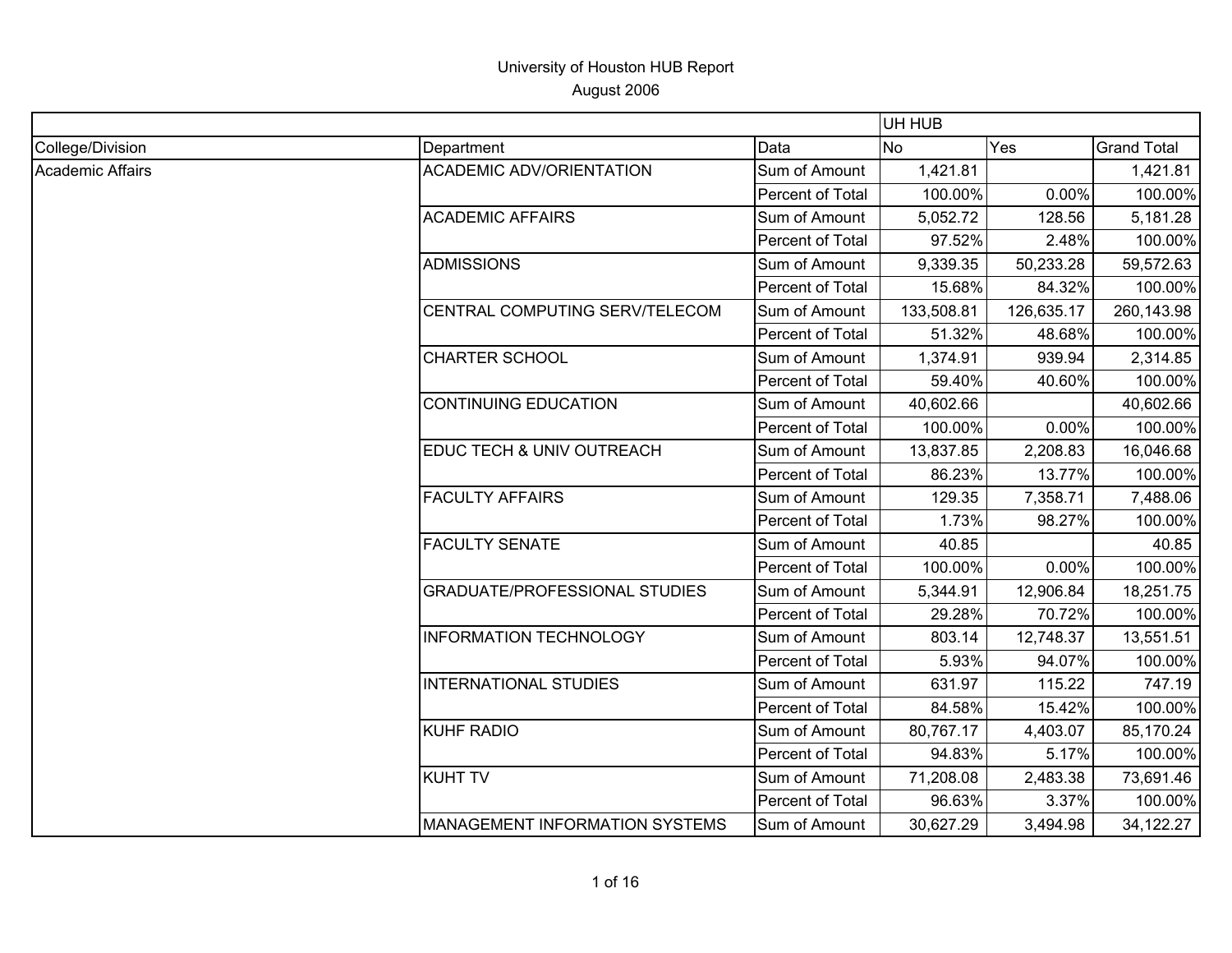|                                   |                                       |                  | UH HUB     |            |                    |
|-----------------------------------|---------------------------------------|------------------|------------|------------|--------------------|
| College/Division                  | Department                            | Data             | <b>No</b>  | Yes        | <b>Grand Total</b> |
| Academic Affairs                  | MANAGEMENT INFORMATION SYSTEMS        | Percent of Total | 89.76%     | 10.24%     | 100.00%            |
|                                   | POLICY AND PLANNING ANALYSIS          | Sum of Amount    | 2,523.39   | 3,471.99   | 5,995.38           |
|                                   |                                       | Percent of Total | 42.09%     | 57.91%     | 100.00%            |
|                                   | REGISTRATION AND ACADEMIC RECO        | Sum of Amount    | 18,996.95  | 801.41     | 19,798.36          |
|                                   |                                       | Percent of Total | 95.95%     | 4.05%      | 100.00%            |
|                                   | <b>SCHOLARS COMMUNITY</b>             | Sum of Amount    | 592.80     | 27.77      | 620.57             |
|                                   |                                       | Percent of Total | 95.53%     | 4.47%      | 100.00%            |
|                                   | SCHOLARSHIPS AND FINANCIAL AID        | Sum of Amount    | 5,631.73   | 352.00     | 5,983.73           |
|                                   |                                       | Percent of Total | 94.12%     | 5.88%      | 100.00%            |
|                                   | SECURITY AND DISASTER RECOVERY        | Sum of Amount    | 278.05     |            | 278.05             |
|                                   |                                       | Percent of Total | 100.00%    | 0.00%      | 100.00%            |
|                                   | TECHNOLOGY SUPPORT SERVICES           | Sum of Amount    | 83,064.38  | 48,411.37  | 131,475.75         |
|                                   |                                       | Percent of Total | 63.18%     | 36.82%     | 100.00%            |
|                                   | UNDERGRADUATE STUDIES                 | Sum of Amount    | 464.61     |            | 464.61             |
|                                   |                                       | Percent of Total | 100.00%    | 0.00%      | 100.00%            |
| Academic Affairs Sum of Amount    |                                       |                  | 506,242.78 | 276,720.89 | 782,963.67         |
| Academic Affairs Percent of Total |                                       |                  | 64.66%     | 35.34%     | 100.00%            |
| Administration and Finance        | <b>ADMIN - FINANCIAL SVCS</b>         | Sum of Amount    | 1,744.94   | 2,222.25   | 3,967.19           |
|                                   |                                       | Percent of Total | 43.98%     | 56.02%     | 100.00%            |
|                                   | <b>ADMINISTRATION &amp; FINANCE</b>   | Sum of Amount    | 2,226.19   | 3,237.48   | 5,463.67           |
|                                   |                                       | Percent of Total | 40.75%     | 59.25%     | 100.00%            |
|                                   | AVCIAVP-ADMINISTRATION                | Sum of Amount    |            | 315.00     | 315.00             |
|                                   |                                       | Percent of Total | 0.00%      | 100.00%    | 100.00%            |
|                                   | <b>BUDGET</b>                         | Sum of Amount    | 46.17      | 184.12     | 230.29             |
|                                   |                                       | Percent of Total | 20.05%     | 79.95%     | 100.00%            |
|                                   | <b>BUSINESS SERVICES</b>              | Sum of Amount    | 8,621.00   |            | 8,621.00           |
|                                   |                                       | Percent of Total | 100.00%    | 0.00%      | 100.00%            |
|                                   | <b>ENVIRONMENTAL HEALTH RISK MGMT</b> | Sum of Amount    | 8,391.12   | 115.70     | 8,506.82           |
|                                   |                                       | Percent of Total | 98.64%     | 1.36%      | 100.00%            |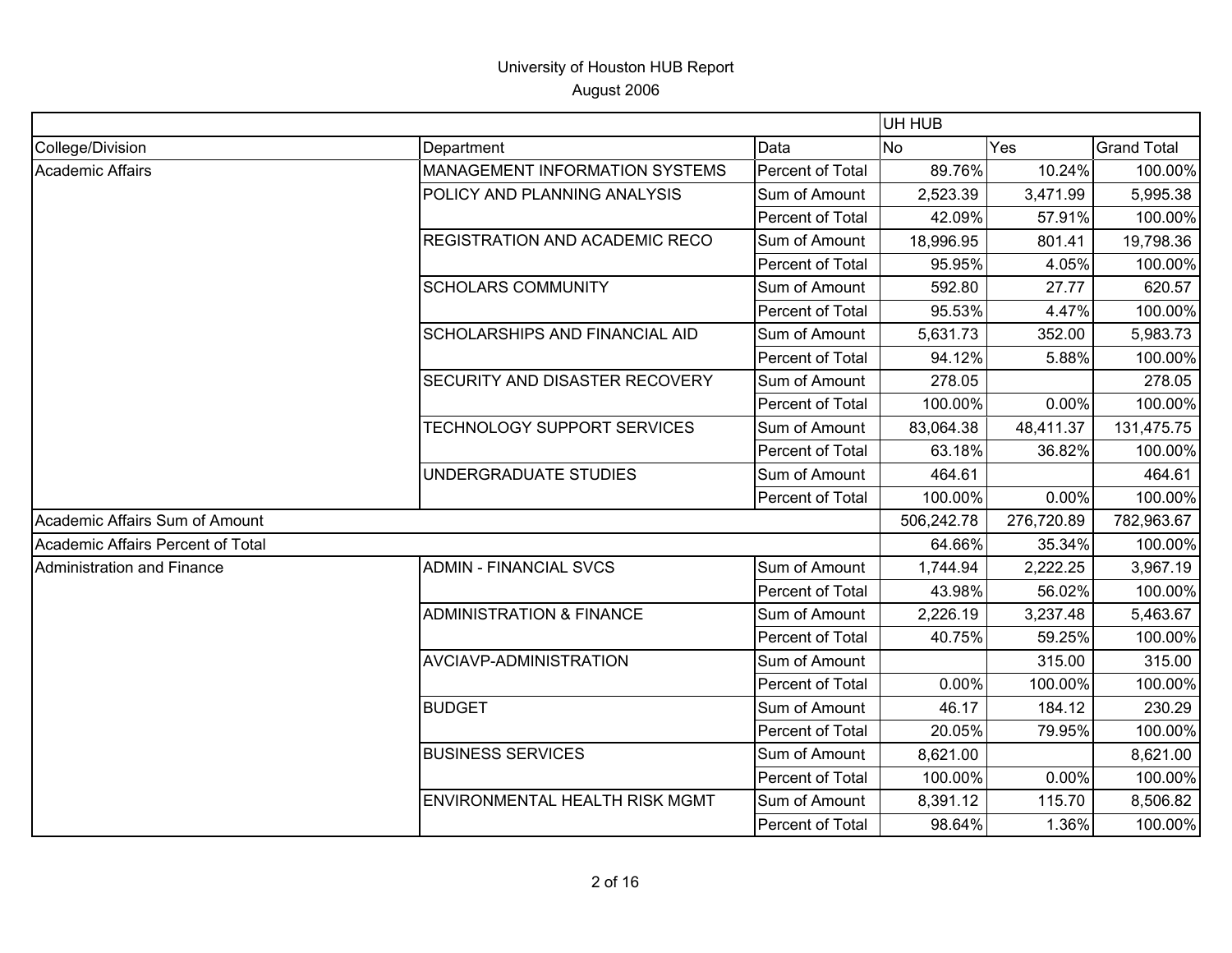|                            |                                  |                  | UH HUB     |            |                    |
|----------------------------|----------------------------------|------------------|------------|------------|--------------------|
| College/Division           | Department                       | Data             | <b>No</b>  | Yes        | <b>Grand Total</b> |
| Administration and Finance | <b>FACILITIES &amp; PLANNING</b> | Sum of Amount    | 655,134.09 | 491,818.40 | 1,146,952.49       |
|                            |                                  | Percent of Total | 57.12%     | 42.88%     | 100.00%            |
|                            | <b>FINANCE</b>                   | Sum of Amount    | 13,487.82  | 2,086.98   | 15,574.80          |
|                            |                                  | Percent of Total | 86.60%     | 13.40%     | 100.00%            |
|                            | <b>HUMAN RESOURCES</b>           | Sum of Amount    | 2,211.75   | 918.82     | 3,130.57           |
|                            |                                  | Percent of Total | 70.65%     | 29.35%     | 100.00%            |
|                            | <b>INST - PLANT</b>              | Sum of Amount    | 270,812.94 | 353,893.01 | 624,705.95         |
|                            |                                  | Percent of Total | 43.35%     | 56.65%     | 100.00%            |
|                            | ONE CARD PROGRAM                 | Sum of Amount    | 6,073.61   | 408.48     | 6,482.09           |
|                            |                                  | Percent of Total | 93.70%     | 6.30%      | 100.00%            |
|                            | PARKING & TRANSPORTATION         | Sum of Amount    | 89,450.57  | 1,987.55   | 91,438.12          |
|                            |                                  | Percent of Total | 97.83%     | 2.17%      | 100.00%            |
|                            | PHY PLANT-ADMINISTRATION         | Sum of Amount    | 135,947.59 | 77,522.79  | 213,470.38         |
|                            |                                  | Percent of Total | 63.68%     | 36.32%     | 100.00%            |
|                            | PHY PLANT-AUTOMOTIVE             | Sum of Amount    | 3,431.34   | 8,988.20   | 12,419.54          |
|                            |                                  | Percent of Total | 27.63%     | 72.37%     | 100.00%            |
|                            | <b>PHY PLANT-BLDG MAINT</b>      | Sum of Amount    | 64,438.84  | 4,256.56   | 68,695.40          |
|                            |                                  | Percent of Total | 93.80%     | 6.20%      | 100.00%            |
|                            | PHY PLANT-CUSTODIAL SVCS         | Sum of Amount    | 3,448.98   |            | 3,448.98           |
|                            |                                  | Percent of Total | 100.00%    | 0.00%      | 100.00%            |
|                            | <b>PHY PLANT-GROUNDS MAINT</b>   | Sum of Amount    | 8,221.83   | 642.35     | 8,864.18           |
|                            |                                  | Percent of Total | 92.75%     | 7.25%      | 100.00%            |
|                            | PHY PLANT-SOLID WASTE            | Sum of Amount    | 2,610.80   |            | 2,610.80           |
|                            |                                  | Percent of Total | 100.00%    | 0.00%      | 100.00%            |
|                            | <b>PHY PLANT-UTILITIES</b>       | Sum of Amount    | 13,830.93  | 17,769.50  | 31,600.43          |
|                            |                                  | Percent of Total | 43.77%     | 56.23%     | 100.00%            |
|                            | POLICE                           | Sum of Amount    | 103,832.79 | 5,699.61   | 109,532.40         |
|                            |                                  | Percent of Total | 94.80%     | 5.20%      | 100.00%            |
|                            | <b>POSTAL SERVICES</b>           | Sum of Amount    | 3,365.79   | 69.07      | 3,434.86           |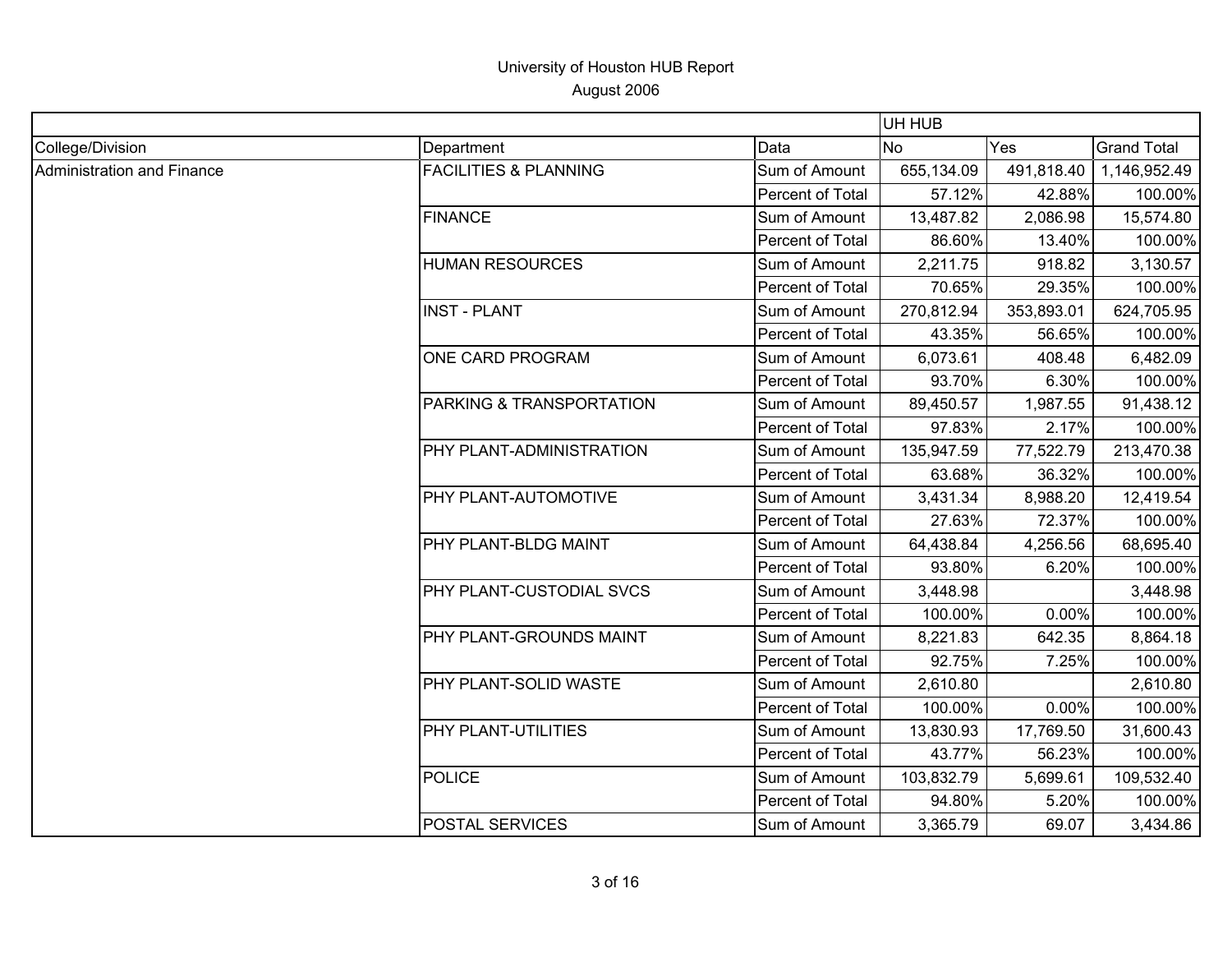|                                             |                                  |                  | UH HUB       |            |                    |
|---------------------------------------------|----------------------------------|------------------|--------------|------------|--------------------|
| College/Division                            | Department                       | Data             | <b>No</b>    | Yes        | <b>Grand Total</b> |
| <b>Administration and Finance</b>           | <b>POSTAL SERVICES</b>           | Percent of Total | 97.99%       | 2.01%      | 100.00%            |
|                                             | <b>PRINTING</b>                  | Sum of Amount    | 16,435.96    |            | 16,435.96          |
|                                             |                                  | Percent of Total | 100.00%      | 0.00%      | 100.00%            |
|                                             | PURCHASED UTILITIES              | Sum of Amount    | 1,361.56     |            | 1,361.56           |
|                                             |                                  | Percent of Total | 100.00%      | 0.00%      | 100.00%            |
|                                             | STUDENT FINANCIAL SERVICES       | Sum of Amount    | 19,470.49    | 1,078.00   | 20,548.49          |
|                                             |                                  | Percent of Total | 94.75%       | 5.25%      | 100.00%            |
| Administration and Finance Sum of Amount    |                                  |                  | 1,434,597.10 | 973,213.87 | 2,407,810.97       |
| Administration and Finance Percent of Total |                                  |                  | 59.58%       | 40.42%     | 100.00%            |
| Architecture                                | <b>DEAN, ARCHITECTURE</b>        | Sum of Amount    | 38,486.92    | 778.28     | 39,265.20          |
|                                             |                                  | Percent of Total | 98.02%       | 1.98%      | 100.00%            |
| Architecture Sum of Amount                  |                                  |                  | 38,486.92    | 778.28     | 39,265.20          |
| Architecture Percent of Total               |                                  |                  | 98.02%       | 1.98%      | 100.00%            |
| <b>Business Administration</b>              | ACCOUNTANCY AND TAXATION         | Sum of Amount    | 879.77       | (124.15)   | 755.62             |
|                                             |                                  | Percent of Total | 116.43%      | $-16.43%$  | 100.00%            |
|                                             | <b>CBA CAREER SERVICES CTR</b>   | Sum of Amount    | 1,773.07     |            | 1,773.07           |
|                                             |                                  | Percent of Total | 100.00%      | 0.00%      | 100.00%            |
|                                             | CTR FOR ENTREPRENEURSHIP & INN   | Sum of Amount    | 9.74         | 299.44     | 309.18             |
|                                             |                                  | Percent of Total | 3.15%        | 96.85%     | 100.00%            |
|                                             | CTR FOR EXECUTIVE DEVELOPMENT    | Sum of Amount    | (420.66)     |            | (420.66)           |
|                                             |                                  | Percent of Total | 100.00%      | 0.00%      | 100.00%            |
|                                             | DEAN, BUSINESS ADMINISTRATION    | Sum of Amount    | 85,594.72    | 2,525.66   | 88,120.38          |
|                                             |                                  | Percent of Total | 97.13%       | 2.87%      | 100.00%            |
|                                             | DECISION AND INFORMATION SCIEN   | Sum of Amount    | 415.70       |            | 415.70             |
|                                             |                                  | Percent of Total | 100.00%      | 0.00%      | 100.00%            |
|                                             | <b>EXECUTIVE DEGREE PROGRAMS</b> | Sum of Amount    | 12,063.55    | 4,237.64   | 16,301.19          |
|                                             |                                  | Percent of Total | 74.00%       | 26.00%     | 100.00%            |
|                                             | <b>FINANCE</b>                   | Sum of Amount    | 983.35       | 1,576.33   | 2,559.68           |
|                                             |                                  | Percent of Total | 38.42%       | 61.58%     | 100.00%            |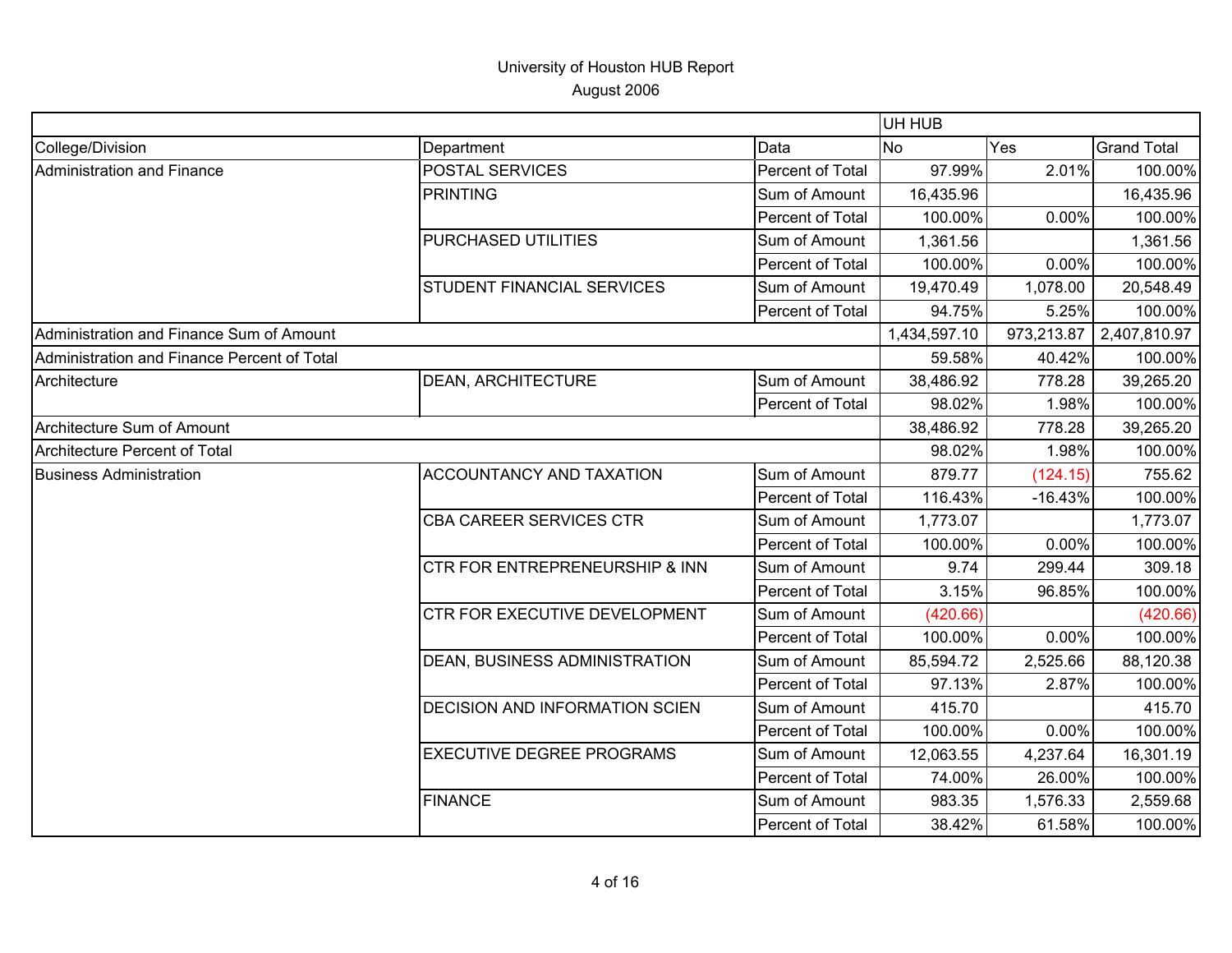|                                                 |                                           |                  | UH HUB     |            |                    |
|-------------------------------------------------|-------------------------------------------|------------------|------------|------------|--------------------|
| College/Division                                | Department                                | Data             | <b>No</b>  | Yes        | <b>Grand Total</b> |
| <b>Business Administration</b>                  | GULF COAST SMALL BUS. DEVEL CE            | Sum of Amount    | 27,954.96  | 92,141.58  | 120,096.54         |
|                                                 |                                           | Percent of Total | 23.28%     | 76.72%     | 100.00%            |
|                                                 | <b>INFORMATION SYSTEMS RESEARCH C</b>     | Sum of Amount    | 41.27      |            | 41.27              |
|                                                 |                                           | Percent of Total | 100.00%    | 0.00%      | 100.00%            |
|                                                 | <b>MARKETING</b>                          | Sum of Amount    | 6,129.35   | 3,162.12   | 9,291.47           |
|                                                 |                                           | Percent of Total | 65.97%     | 34.03%     | 100.00%            |
|                                                 | <b>RESEARCH AND INSTR COMPUTING S</b>     | Sum of Amount    | 5,129.05   | 40,686.80  | 45,815.85          |
|                                                 |                                           | Percent of Total | 11.19%     | 88.81%     | 100.00%            |
|                                                 | UNDERGRAD BUSINESS PROG                   | Sum of Amount    | 2,676.77   | 9,224.91   | 11,901.68          |
|                                                 |                                           | Percent of Total | 22.49%     | 77.51%     | 100.00%            |
| <b>Business Administration Sum of Amount</b>    |                                           |                  | 143,230.64 | 153,730.33 | 296,960.97         |
| <b>Business Administration Percent of Total</b> |                                           |                  | 48.23%     | 51.77%     | 100.00%            |
| Education                                       | CENTER FOR INFO TECH IN EDUCATION         | Sum of Amount    | 37,922.31  | 18,743.64  | 56,665.95          |
|                                                 |                                           | Percent of Total | 66.92%     | 33.08%     | 100.00%            |
|                                                 | <b>CONSISTENCY MGMT &amp; COOP DISCIP</b> | Sum of Amount    | 25,412.08  | 3,036.57   | 28,448.65          |
|                                                 |                                           | Percent of Total | 89.33%     | 10.67%     | 100.00%            |
|                                                 | <b>CURRICULUM AND INSTRUCTION</b>         | Sum of Amount    | 6,267.35   | 674.80     | 6,942.15           |
|                                                 |                                           | Percent of Total | 90.28%     | 9.72%      | 100.00%            |
|                                                 | <b>DEAN, EDUCATION</b>                    | Sum of Amount    | 43,477.40  | 12,148.66  | 55,626.06          |
|                                                 |                                           | Percent of Total | 78.16%     | 21.84%     | 100.00%            |
|                                                 | EDU. LEADERSHIP & CULTURAL STU            | Sum of Amount    | 2,004.54   | 682.26     | 2,686.80           |
|                                                 |                                           | Percent of Total | 74.61%     | 25.39%     | 100.00%            |
|                                                 | EDUCATIONAL PSYCHOLOGY                    | Sum of Amount    | 6,487.17   |            | 6,487.17           |
|                                                 |                                           | Percent of Total | 100.00%    | 0.00%      | 100.00%            |
|                                                 | HEALTH AND HUMAN PERFORMANCE              | Sum of Amount    | 89,798.24  | 24,698.50  | 114,496.74         |
|                                                 |                                           | Percent of Total | 78.43%     | 21.57%     | 100.00%            |
|                                                 | HUMAN DEVELOPMENT LAB                     | Sum of Amount    | 849.37     |            | 849.37             |
|                                                 |                                           | Percent of Total | 100.00%    | 0.00%      | 100.00%            |
|                                                 | TEACHER EDUCATION AND CERTIFIC            | Sum of Amount    | 77.38      | 3,695.66   | 3,773.04           |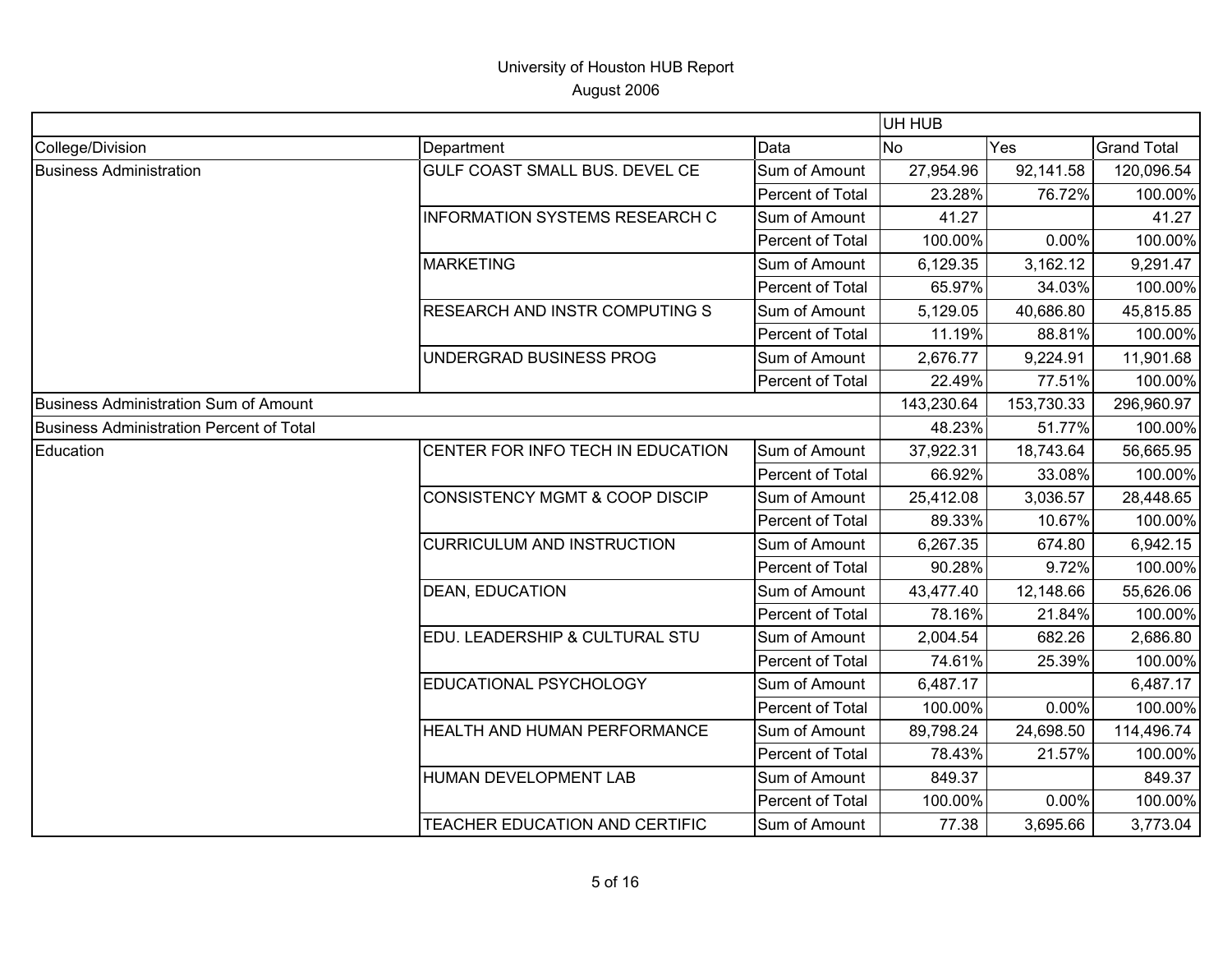|                                   |                                       |                  | UH HUB     |            |                    |
|-----------------------------------|---------------------------------------|------------------|------------|------------|--------------------|
| College/Division                  | Department                            | Data             | <b>No</b>  | Yes        | <b>Grand Total</b> |
| Education                         | TEACHER EDUCATION AND CERTIFIC        | Percent of Total | 2.05%      | 97.95%     | 100.00%            |
|                                   | TEX CTR FOR UNIV/SCHOOL PRTSHP        | Sum of Amount    | 10,121.99  | 946.18     | 11,068.17          |
|                                   |                                       | Percent of Total | 91.45%     | 8.55%      | 100.00%            |
| <b>Education Sum of Amount</b>    |                                       |                  | 222,417.83 | 64,626.27  | 287,044.10         |
| <b>Education Percent of Total</b> |                                       |                  | 77.49%     | 22.51%     | 100.00%            |
| Engineering                       | <b>CHEMICAL ENGINEERING</b>           | Sum of Amount    | 206,100.46 | 4,628.21   | 210,728.67         |
|                                   |                                       | Percent of Total | 97.80%     | 2.20%      | 100.00%            |
|                                   | <b>CIVIL ENGINEERING</b>              | Sum of Amount    | 83,772.06  | 10,397.20  | 94,169.26          |
|                                   |                                       | Percent of Total | 88.96%     | 11.04%     | 100.00%            |
|                                   | <b>COMPOSITE ENGR APPLICATIONS CT</b> | Sum of Amount    | 963.49     |            | 963.49             |
|                                   |                                       | Percent of Total | 100.00%    | 0.00%      | 100.00%            |
|                                   | CTR FOR INNOVATIVE GROUTING           | Sum of Amount    | 18,408.08  |            | 18,408.08          |
|                                   |                                       | Percent of Total | 100.00%    | 0.00%      | 100.00%            |
|                                   | <b>DEAN, ENGINEERING</b>              | Sum of Amount    | 61,726.55  | 9,109.00   | 70,835.55          |
|                                   |                                       | Percent of Total | 87.14%     | 12.86%     | 100.00%            |
|                                   | <b>ELECTRICAL ENGINEERING</b>         | Sum of Amount    | 101,390.49 | 5,174.43   | 106,564.92         |
|                                   |                                       | Percent of Total | 95.14%     | 4.86%      | 100.00%            |
|                                   | <b>ENGINEERING SERVICES</b>           | Sum of Amount    | 234.95     | 135.52     | 370.47             |
|                                   |                                       | Percent of Total | 63.42%     | 36.58%     | 100.00%            |
|                                   | <b>INDUSTRIAL ENGINEERING</b>         | Sum of Amount    | 8,024.10   | 8,388.47   | 16,412.57          |
|                                   |                                       | Percent of Total | 48.89%     | 51.11%     | 100.00%            |
|                                   | <b>MECHANICAL ENGINEERING</b>         | Sum of Amount    | 76,111.85  | 901.50     | 77,013.35          |
|                                   |                                       | Percent of Total | 98.83%     | 1.17%      | 100.00%            |
|                                   | NANOSYSTEM MANUFACTURING CTR          | Sum of Amount    | 89.58      |            | 89.58              |
|                                   |                                       | Percent of Total | 100.00%    | 0.00%      | 100.00%            |
|                                   | SW PUBLIC TECHNOLOGY CENTER           | Sum of Amount    | 2,231.27   |            | 2,231.27           |
|                                   |                                       | Percent of Total | 100.00%    | 0.00%      | 100.00%            |
| Engineering Sum of Amount         |                                       | 559,052.88       | 38,734.33  | 597,787.21 |                    |
| Engineering Percent of Total      |                                       |                  | 93.52%     | 6.48%      | 100.00%            |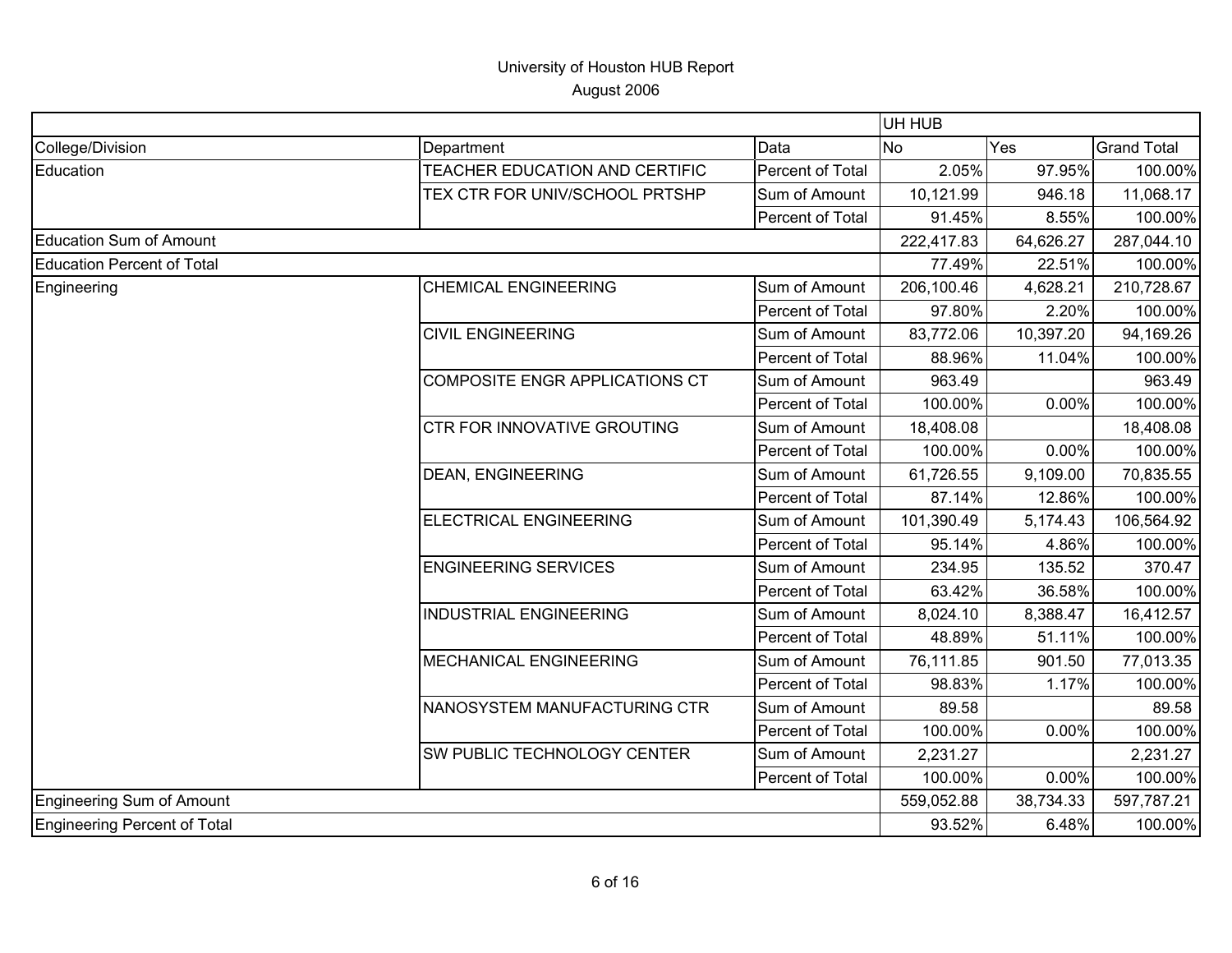| College/Division                                 | Department                     | Data             | No         | Yes       | <b>Grand Total</b> |
|--------------------------------------------------|--------------------------------|------------------|------------|-----------|--------------------|
| <b>Graduate School of Social Work</b>            | DEAN, SOCIAL WORK              | Sum of Amount    | 1,750.33   | 716.89    | 2,467.22           |
|                                                  |                                | Percent of Total | 70.94%     | 29.06%    | 100.00%            |
|                                                  | <b>FIELD OFFICE</b>            | Sum of Amount    | 140.87     | 609.85    | 750.72             |
|                                                  |                                | Percent of Total | 18.76%     | 81.24%    | 100.00%            |
|                                                  | <b>MSW ADMISSIONS OFFICE</b>   | Sum of Amount    |            | 516.06    | 516.06             |
|                                                  |                                | Percent of Total | 0.00%      | 100.00%   | 100.00%            |
|                                                  | <b>MSW PROGRAM</b>             | Sum of Amount    | 2,671.97   |           | 2,671.97           |
|                                                  |                                | Percent of Total | 100.00%    | 0.00%     | 100.00%            |
|                                                  | <b>ODSPR</b>                   | Sum of Amount    | 7,185.13   | 800.84    | 7,985.97           |
|                                                  |                                | Percent of Total | 89.97%     | 10.03%    | 100.00%            |
|                                                  | PHD PROGRAM                    | Sum of Amount    | 500.00     | 33.97     | 533.97             |
|                                                  |                                | Percent of Total | 93.64%     | 6.36%     | 100.00%            |
|                                                  | SOC WRK ACADEMY FOR RSRCH/PRAC | Sum of Amount    | 14,898.33  | 3,504.06  | 18,402.39          |
|                                                  |                                | Percent of Total | 80.96%     | 19.04%    | 100.00%            |
| Graduate School of Social Work Sum of Amount     |                                |                  | 27,146.63  | 6,181.67  | 33,328.30          |
| Graduate School of Social Work Percent of Total  |                                |                  | 81.45%     | 18.55%    | 100.00%            |
| <b>Honors College</b>                            | DEAN, HONORS COLLEGE           | Sum of Amount    | 5,976.14   | 690.65    | 6,666.79           |
|                                                  |                                | Percent of Total | 89.64%     | 10.36%    | 100.00%            |
| Honors College Sum of Amount                     |                                |                  | 5,976.14   | 690.65    | 6,666.79           |
| Honors College Percent of Total                  |                                |                  | 89.64%     | 10.36%    | 100.00%            |
| Hotel and Restaurant Management                  | DEAN, HOTEL & RESTAURANT MANAG | Sum of Amount    | 3,310.08   | 70,636.69 | 73,946.77          |
|                                                  |                                | Percent of Total | 4.48%      | 95.52%    | 100.00%            |
|                                                  | HOTEL AND RESTAURANT MANAGEMEN | Sum of Amount    | 292,025.29 | 4,181.15  | 296,206.44         |
|                                                  |                                | Percent of Total | 98.59%     | 1.41%     | 100.00%            |
| Hotel and Restaurant Management Sum of Amount    |                                |                  | 295,335.37 | 74,817.84 | 370,153.21         |
| Hotel and Restaurant Management Percent of Total |                                |                  | 79.79%     | 20.21%    | 100.00%            |
| Law Center                                       | DEAN, LAW                      | Sum of Amount    | 76,562.29  | 51,660.14 | 128,222.43         |
|                                                  |                                | Percent of Total | 59.71%     | 40.29%    | 100.00%            |
|                                                  | LAW INFORMATION TECHNOLOGY     | Sum of Amount    | 689.10     | 29,378.50 | 30,067.60          |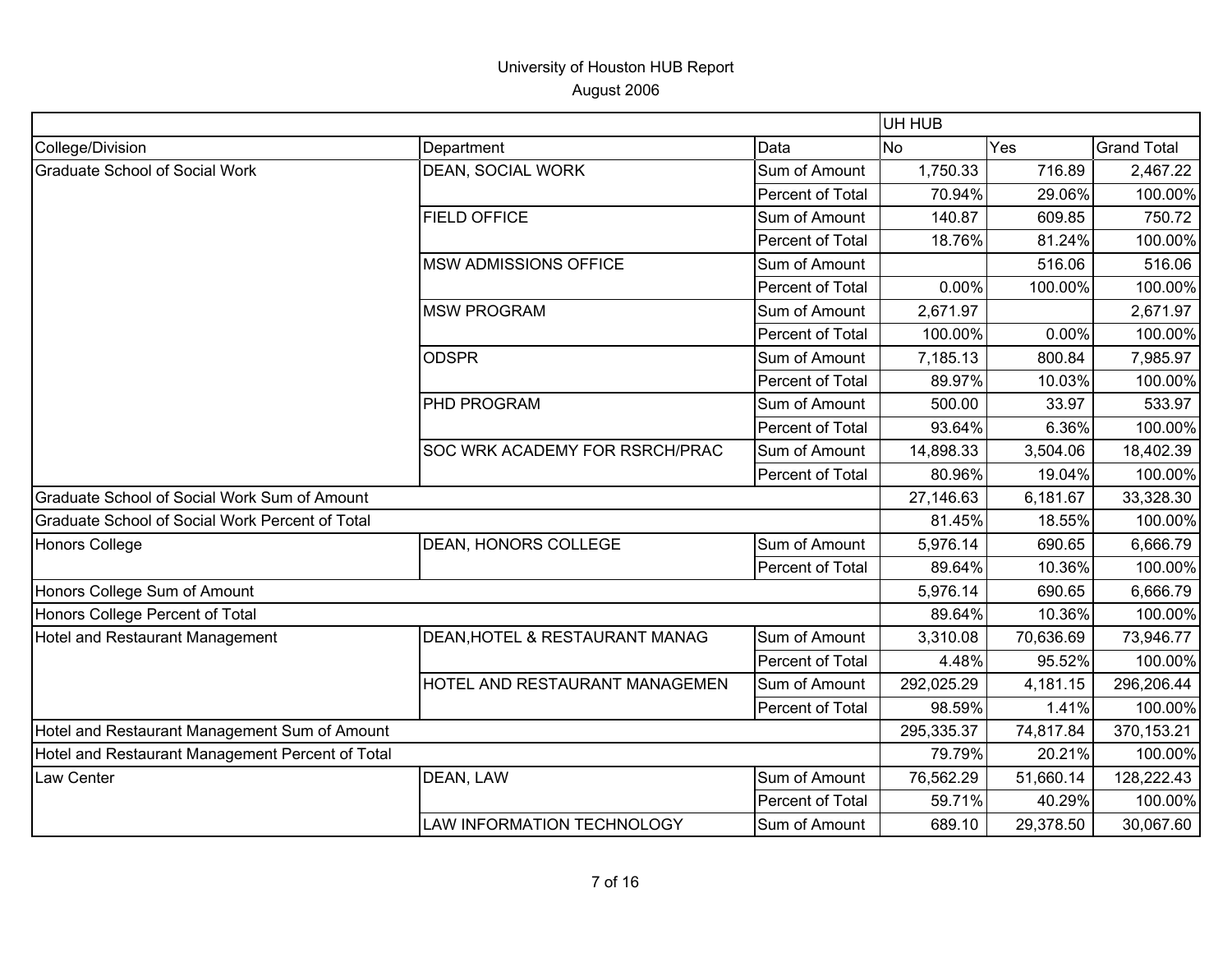|                                  |                                 | UH HUB           |            |            |                    |
|----------------------------------|---------------------------------|------------------|------------|------------|--------------------|
| College/Division                 | Department                      | Data             | <b>No</b>  | Yes        | <b>Grand Total</b> |
| Law Center                       | LAW INFORMATION TECHNOLOGY      | Percent of Total | 2.29%      | 97.71%     | 100.00%            |
|                                  | <b>LAW LIBRARY</b>              | Sum of Amount    | 79,626.78  | 1,658.80   | 81,285.58          |
|                                  |                                 | Percent of Total | 97.96%     | 2.04%      | 100.00%            |
| Law Center Sum of Amount         |                                 |                  | 156,878.17 | 82,697.44  | 239,575.61         |
| Law Center Percent of Total      |                                 |                  | 65.48%     | 34.52%     | 100.00%            |
| Liberal Arts and Social Sciences | <b>AEROSPACE STUDIES</b>        | Sum of Amount    | 141.86     | 412.61     | 554.47             |
|                                  |                                 | Percent of Total | 25.58%     | 74.42%     | 100.00%            |
|                                  | AFRICAN-AMERICAN STUDIES        | Sum of Amount    | 3,455.27   | 4,210.18   | 7,665.45           |
|                                  |                                 | Percent of Total | 45.08%     | 54.92%     | 100.00%            |
|                                  | <b>ANTHROPOLOGY</b>             | Sum of Amount    |            | 6,675.87   | 6,675.87           |
|                                  |                                 | Percent of Total | 0.00%      | 100.00%    | 100.00%            |
|                                  | <b>ART</b>                      | Sum of Amount    | 7,781.35   | 87,302.46  | 95,083.81          |
|                                  |                                 | Percent of Total | 8.18%      | 91.82%     | 100.00%            |
|                                  | <b>ARTE PUBLICO</b>             | Sum of Amount    | 33,023.56  | 162.03     | 33,185.59          |
|                                  |                                 | Percent of Total | 99.51%     | 0.49%      | 100.00%            |
|                                  | <b>BAND</b>                     | Sum of Amount    | 7,025.78   |            | 7,025.78           |
|                                  |                                 | Percent of Total | 100.00%    | 0.00%      | 100.00%            |
|                                  | <b>BLAFFER GALLERY</b>          | Sum of Amount    | 6,480.83   |            | 6,480.83           |
|                                  |                                 | Percent of Total | 100.00%    | 0.00%      | 100.00%            |
|                                  | CENTER FOR PUBLIC POLICY        | Sum of Amount    | 127.48     | 9,361.81   | 9,489.29           |
|                                  |                                 | Percent of Total | 1.34%      | 98.66%     | 100.00%            |
|                                  | <b>COMMUNICATION</b>            | Sum of Amount    | 50,794.35  | 123,725.91 | 174,520.26         |
|                                  |                                 | Percent of Total | 29.11%     | 70.89%     | 100.00%            |
|                                  | <b>COMMUNICATIONS DISORDERS</b> | Sum of Amount    | 4,673.33   | 321.76     | 4,995.09           |
|                                  |                                 | Percent of Total | 93.56%     | 6.44%      | 100.00%            |
|                                  | DEAN, LIBERAL ARTS & SOC SCI    | Sum of Amount    | 2,246.63   | 998.63     | 3,245.26           |
|                                  |                                 | Percent of Total | 69.23%     | 30.77%     | 100.00%            |
|                                  | <b>ECONOMICS</b>                | Sum of Amount    | 752.80     | 12,489.58  | 13,242.38          |
|                                  |                                 | Percent of Total | 5.68%      | 94.32%     | 100.00%            |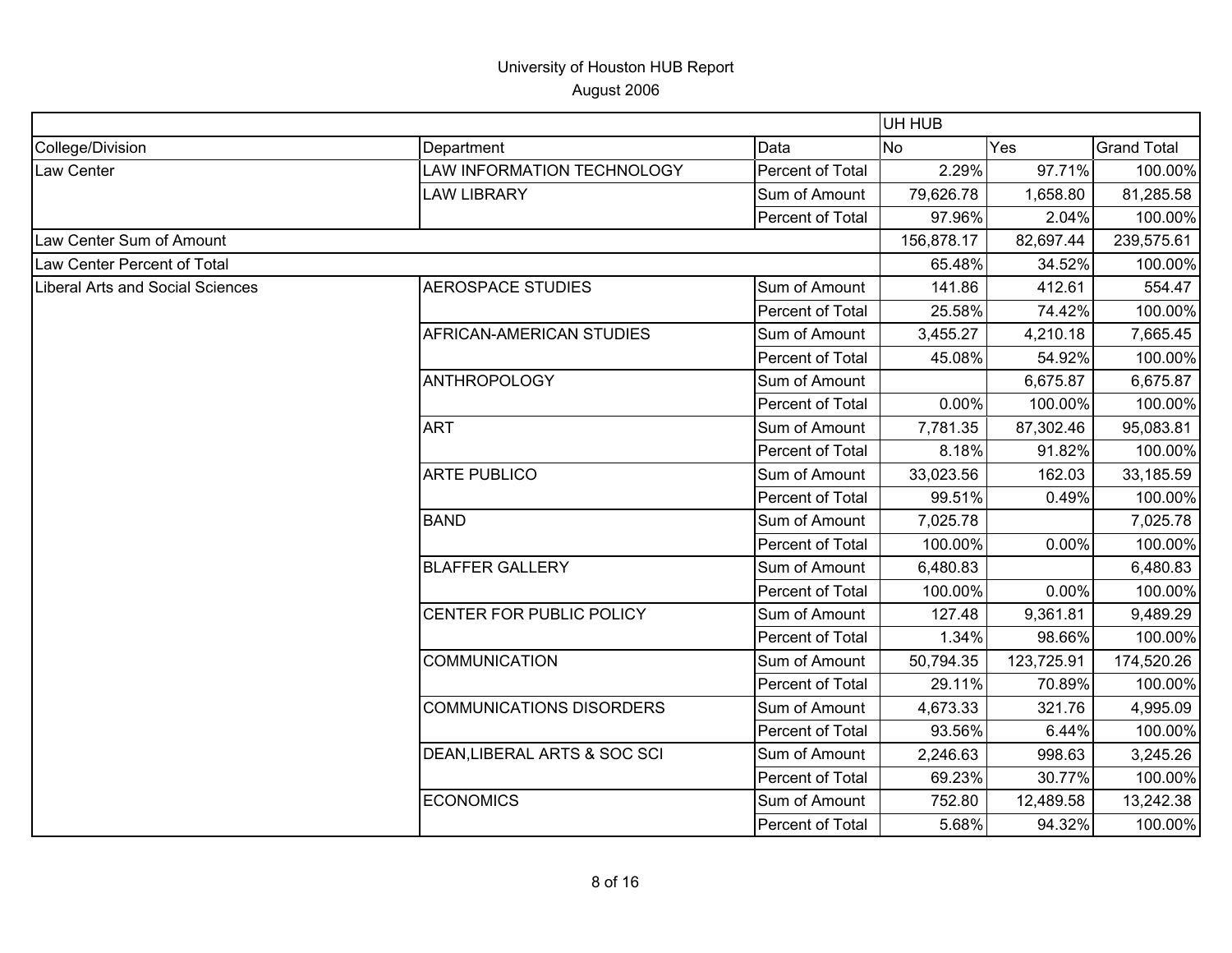|                                                |                                 |                  | UH HUB     |            |                    |
|------------------------------------------------|---------------------------------|------------------|------------|------------|--------------------|
| College/Division                               | Department                      | Data             | No         | Yes        | <b>Grand Total</b> |
| Liberal Arts and Social Sciences               | <b>ENGLISH</b>                  | Sum of Amount    | 16,723.68  | 15,013.27  | 31,736.95          |
|                                                |                                 | Percent of Total | 52.69%     | 47.31%     | 100.00%            |
|                                                | <b>HISTORY</b>                  | Sum of Amount    | 5,573.16   | 560.38     | 6,133.54           |
|                                                |                                 | Percent of Total | 90.86%     | 9.14%      | 100.00%            |
|                                                | <b>MEXICAN-AMERICAN STUDIES</b> | Sum of Amount    | 8,665.85   | 4,845.67   | 13,511.52          |
|                                                |                                 | Percent of Total | 64.14%     | 35.86%     | 100.00%            |
|                                                | <b>MILITARY SCIENCE</b>         | Sum of Amount    | 828.53     | 590.73     | 1,419.26           |
|                                                |                                 | Percent of Total | 58.38%     | 41.62%     | 100.00%            |
|                                                | MODERN AND CLASSICAL LANGUAGES  | Sum of Amount    | 371.48     | 1,402.35   | 1,773.83           |
|                                                |                                 | Percent of Total | 20.94%     | 79.06%     | 100.00%            |
|                                                | <b>MUSIC</b>                    | Sum of Amount    | 7,666.79   | 7,385.66   | 15,052.45          |
|                                                |                                 | Percent of Total | 50.93%     | 49.07%     | 100.00%            |
|                                                | PHILOSOPHY                      | Sum of Amount    | 1,406.94   | 149.49     | 1,556.43           |
|                                                |                                 | Percent of Total | 90.40%     | 9.60%      | 100.00%            |
|                                                | POLITICAL SCIENCE               | Sum of Amount    | 5,801.51   | 2,551.25   | 8,352.76           |
|                                                |                                 | Percent of Total | 69.46%     | 30.54%     | 100.00%            |
|                                                | <b>PSYCHOLOGY</b>               | Sum of Amount    | 37,468.58  | 2,246.43   | 39,715.01          |
|                                                |                                 | Percent of Total | 94.34%     | 5.66%      | 100.00%            |
|                                                | <b>RELIGIOUS STUDIES</b>        | Sum of Amount    | 1,641.83   |            | 1,641.83           |
|                                                |                                 | Percent of Total | 100.00%    | 0.00%      | 100.00%            |
|                                                | SOCIOLOGY                       | Sum of Amount    | 2,739.56   | 2,113.48   | 4,853.04           |
|                                                |                                 | Percent of Total | 56.45%     | 43.55%     | 100.00%            |
|                                                | <b>THEATRE</b>                  | Sum of Amount    | 26,817.22  | 309.45     | 27,126.67          |
|                                                |                                 | Percent of Total | 98.86%     | 1.14%      | 100.00%            |
|                                                | <b>WOMEN'S STUDIES PROGRAM</b>  | Sum of Amount    | 175.38     | 101.84     | 277.22             |
|                                                |                                 | Percent of Total | 63.26%     | 36.74%     | 100.00%            |
|                                                | <b>WRITING CENTER</b>           | Sum of Amount    | 2,344.02   | 524.72     | 2,868.74           |
|                                                |                                 | Percent of Total | 81.71%     | 18.29%     | 100.00%            |
| Liberal Arts and Social Sciences Sum of Amount |                                 |                  | 234,727.77 | 283,455.56 | 518,183.33         |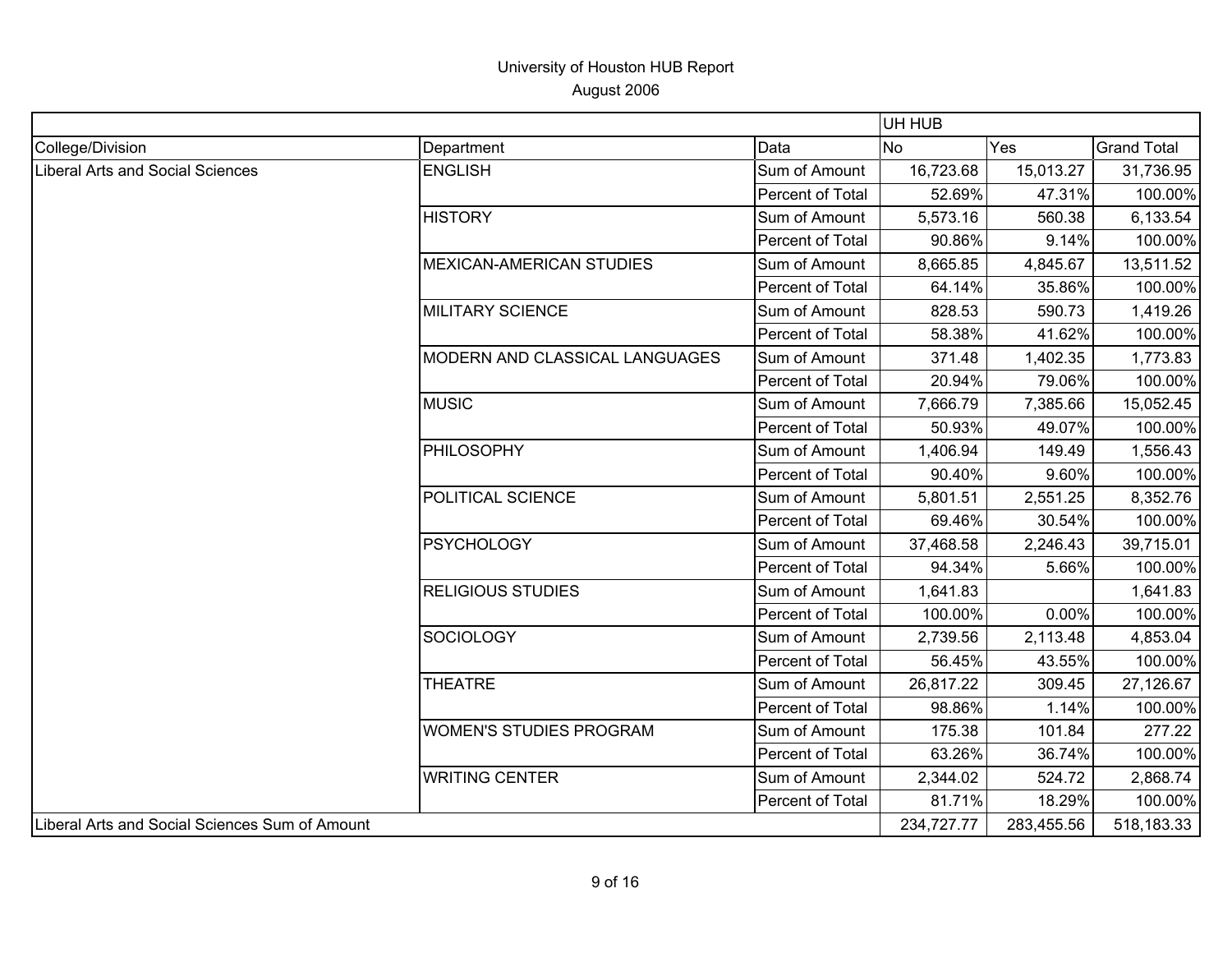|                                                   |                                          |                  | UH HUB     |            |                    |
|---------------------------------------------------|------------------------------------------|------------------|------------|------------|--------------------|
| College/Division                                  | Department                               | Data             | <b>No</b>  | Yes        | <b>Grand Total</b> |
| Liberal Arts and Social Sciences Percent of Total |                                          | 45.30%           | 54.70%     | 100.00%    |                    |
| Library                                           | UNIVERSITY LIBRARIES                     | Sum of Amount    | 511,631.48 | 61,305.95  | 572,937.43         |
|                                                   |                                          | Percent of Total | 89.30%     | 10.70%     | 100.00%            |
| Library Sum of Amount                             |                                          |                  | 511,631.48 | 61,305.95  | 572,937.43         |
| <b>Library Percent of Total</b>                   |                                          |                  | 89.30%     | 10.70%     | 100.00%            |
| Natural Science and Mathematics                   | <b>BIOCHEM &amp; BIOPHYS SCIENCE-OLD</b> | Sum of Amount    | 155.00     |            | 155.00             |
|                                                   |                                          | Percent of Total | 100.00%    | 0.00%      | 100.00%            |
|                                                   | <b>BIOLOGY &amp; BIOCHEMISTRY</b>        | Sum of Amount    | 61,144.62  | 9,697.09   | 70,841.71          |
|                                                   |                                          | Percent of Total | 86.31%     | 13.69%     | 100.00%            |
|                                                   | <b>CAGE INSTITUTE</b>                    | Sum of Amount    | 2,500.60   | 1,406.40   | 3,907.00           |
|                                                   |                                          | Percent of Total | 64.00%     | 36.00%     | 100.00%            |
|                                                   | <b>CHEMISTRY</b>                         | Sum of Amount    | 75,485.76  | 3,457.06   | 78,942.82          |
|                                                   |                                          | Percent of Total | 95.62%     | 4.38%      | 100.00%            |
|                                                   | <b>COMPUTER SCIENCE</b>                  | Sum of Amount    | 16,451.22  | 92,533.58  | 108,984.80         |
|                                                   |                                          | Percent of Total | 15.09%     | 84.91%     | 100.00%            |
|                                                   | DEAN, NATURAL SCIENCE & MATHE            | Sum of Amount    | 11,058.00  | 11,514.64  | 22,572.64          |
|                                                   |                                          | Percent of Total | 48.99%     | 51.01%     | 100.00%            |
|                                                   | <b>GEOLOGY</b>                           | Sum of Amount    | 63,957.85  | 2,195.26   | 66,153.11          |
|                                                   |                                          | Percent of Total | 96.68%     | 3.32%      | 100.00%            |
|                                                   | <b>IMAQS</b>                             | Sum of Amount    | 109,543.06 | 214,469.05 | 324,012.11         |
|                                                   |                                          | Percent of Total | 33.81%     | 66.19%     | 100.00%            |
|                                                   | INSTITUTE FOR MOLECULAR DESIGN           | Sum of Amount    | 1,993.12   |            | 1,993.12           |
|                                                   |                                          | Percent of Total | 100.00%    | 0.00%      | 100.00%            |
|                                                   | <b>MATHEMATICS</b>                       | Sum of Amount    | 73,413.91  | 2,299.39   | 75,713.30          |
|                                                   |                                          | Percent of Total | 96.96%     | 3.04%      | 100.00%            |
|                                                   | <b>PHYSICS</b>                           | Sum of Amount    | 38,527.31  | 27.47      | 38,554.78          |
|                                                   |                                          | Percent of Total | 99.93%     | 0.07%      | 100.00%            |
| Natural Science and Mathematics Sum of Amount     |                                          |                  | 454,230.45 | 337,599.94 | 791,830.39         |
| Natural Science and Mathematics Percent of Total  |                                          |                  | 57.36%     | 42.64%     | 100.00%            |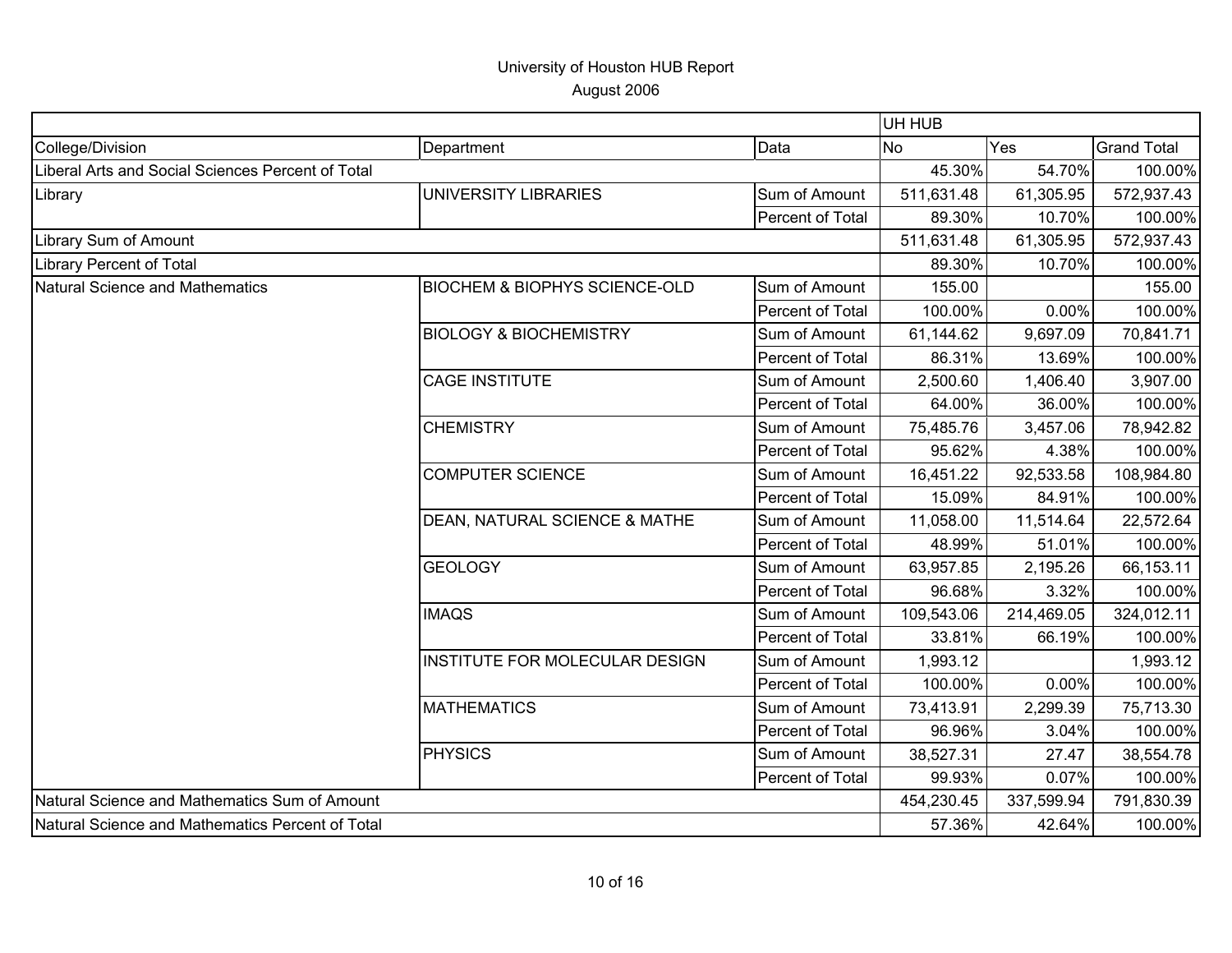|                                |                                           |                  | UH HUB     |           |                    |
|--------------------------------|-------------------------------------------|------------------|------------|-----------|--------------------|
| College/Division               | Department                                | Data             | <b>No</b>  | Yes       | <b>Grand Total</b> |
| Optometry                      | DEAN, OPTOMETRY                           | Sum of Amount    | 92,778.68  | 1,005.94  | 93,784.62          |
|                                |                                           | Percent of Total | 98.93%     | 1.07%     | 100.00%            |
|                                | OPT VISION SCIENCES                       | Sum of Amount    | 5,390.66   | 4,983.01  | 10,373.67          |
|                                |                                           | Percent of Total | 51.96%     | 48.04%    | 100.00%            |
|                                | <b>OPTOMETRY CLINIC</b>                   | Sum of Amount    | 28,136.78  | 3,849.69  | 31,986.47          |
|                                |                                           | Percent of Total | 87.96%     | 12.04%    | 100.00%            |
| Optometry Sum of Amount        |                                           |                  | 126,306.12 | 9,838.64  | 136,144.76         |
| Optometry Percent of Total     |                                           |                  | 92.77%     | 7.23%     | 100.00%            |
| Pharmacy                       | <b>CLINICAL PHARMACY &amp; ADMINISTRA</b> | Sum of Amount    | 23,468.18  | 1,989.77  | 25,457.95          |
|                                |                                           | Percent of Total | 92.18%     | 7.82%     | 100.00%            |
|                                | DEAN, PHARMACY                            | Sum of Amount    | 64,581.15  | 4,303.10  | 68,884.25          |
|                                |                                           | Percent of Total | 93.75%     | 6.25%     | 100.00%            |
|                                | PHARMACOLOGICAL & PHARMACEUTIC            | Sum of Amount    | 18,064.99  | 4,876.84  | 22,941.83          |
|                                |                                           | Percent of Total | 78.74%     | 21.26%    | 100.00%            |
| Pharmacy Sum of Amount         |                                           |                  | 106,114.32 | 11,169.71 | 117,284.03         |
| Pharmacy Percent of Total      |                                           |                  | 90.48%     | 9.52%     | 100.00%            |
| President                      | AFFIRMATIVE ACTION                        | Sum of Amount    | 728.05     | 205.84    | 933.89             |
|                                |                                           | Percent of Total | 77.96%     | 22.04%    | 100.00%            |
|                                | <b>CONTRACTS ADMINISTRATION</b>           | Sum of Amount    |            | 160.87    | 160.87             |
|                                |                                           | Percent of Total | 0.00%      | 100.00%   | 100.00%            |
|                                | <b>INTERCOLLEGIATE ATHLETICS</b>          | Sum of Amount    | 729,874.72 | 93,084.12 | 822,958.84         |
|                                |                                           | Percent of Total | 88.69%     | 11.31%    | 100.00%            |
|                                | OFFICE OF SPECIAL EVENTS                  | Sum of Amount    | 14.78      |           | 14.78              |
|                                |                                           | Percent of Total | 100.00%    | 0.00%     | 100.00%            |
|                                | <b>PRESIDENT</b>                          | Sum of Amount    | 3,150.30   | 1,129.80  | 4,280.10           |
|                                |                                           | Percent of Total | 73.60%     | 26.40%    | 100.00%            |
|                                | <b>STAFF COUNCIL</b>                      | Sum of Amount    | 79.70      | 9.70      | 89.40              |
|                                |                                           | Percent of Total | 89.15%     | 10.85%    | 100.00%            |
| <b>President Sum of Amount</b> |                                           |                  | 733,847.55 | 94,590.33 | 828,437.88         |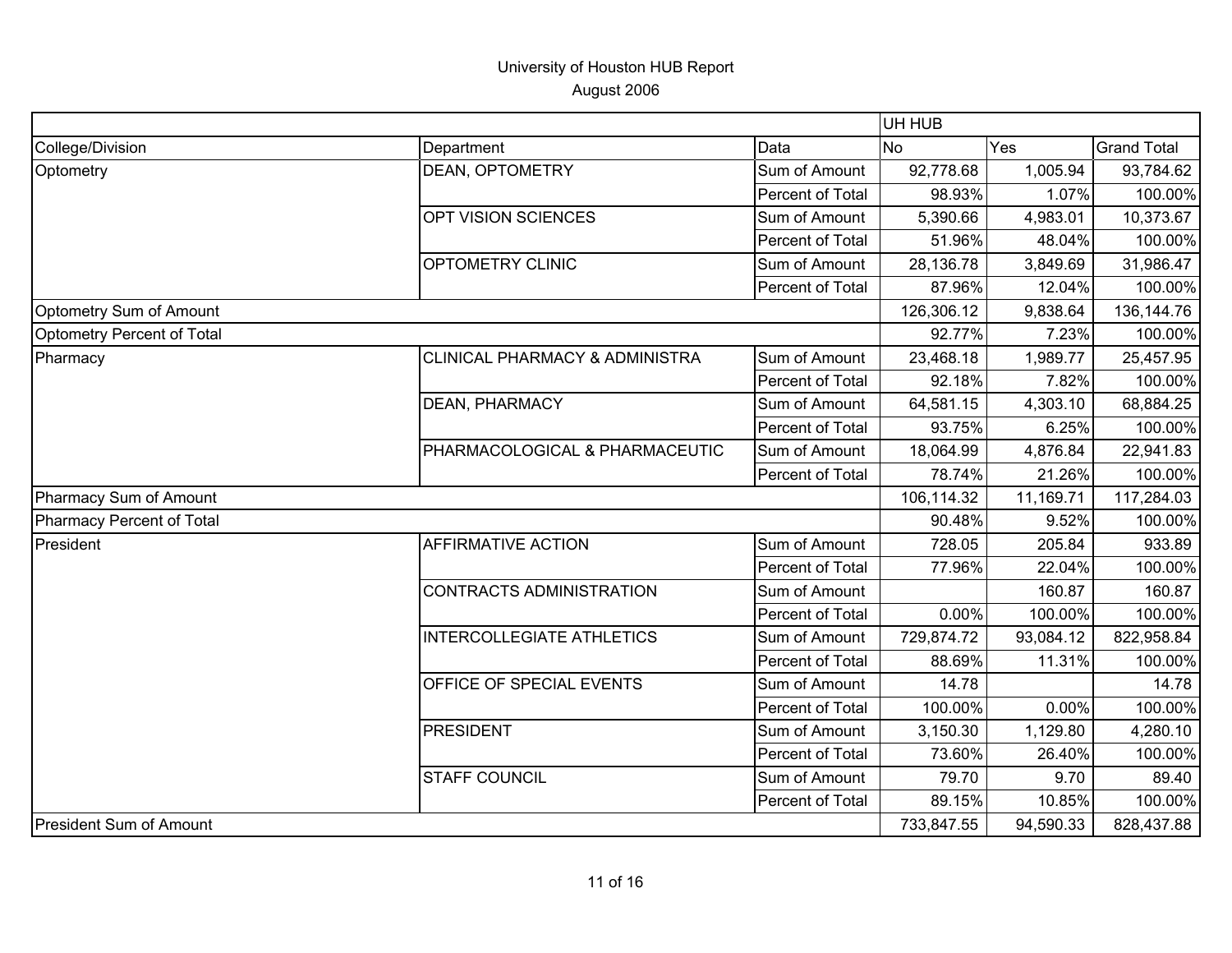|                                   |                                     | UH HUB           |           |          |                    |
|-----------------------------------|-------------------------------------|------------------|-----------|----------|--------------------|
| College/Division                  | Department                          | Data             | <b>No</b> | Yes      | <b>Grand Total</b> |
| <b>President Percent of Total</b> |                                     |                  | 88.58%    | 11.42%   | 100.00%            |
| Research                          | ALLIED GEOPHYSICAL LABORATORIE      | Sum of Amount    | 39.64     |          | 39.64              |
|                                   |                                     | Percent of Total | 100.00%   | 0.00%    | 100.00%            |
|                                   | ANIMAL CARE OPERATIONS              | Sum of Amount    | 44,608.06 | 9,352.45 | 53,960.51          |
|                                   |                                     | Percent of Total | 82.67%    | 17.33%   | 100.00%            |
|                                   | CENTER FOR ADVANCED MATERIALS       | Sum of Amount    | 11,800.48 |          | 11,800.48          |
|                                   |                                     | Percent of Total | 100.00%   | 0.00%    | 100.00%            |
|                                   | <b>ENVIRONMENTAL INSTIT-HOUSTON</b> | Sum of Amount    | 763.20    |          | 763.20             |
|                                   |                                     | Percent of Total | 100.00%   | 0.00%    | 100.00%            |
|                                   | <b>GRANTS AND CONTRACTS</b>         | Sum of Amount    | 4,031.87  | 78.96    | 4,110.83           |
|                                   |                                     | Percent of Total | 98.08%    | 1.92%    | 100.00%            |
|                                   | <b>HOUSTON COASTAL CENTER</b>       | Sum of Amount    | 980.37    |          | 980.37             |
|                                   |                                     | Percent of Total | 100.00%   | 0.00%    | 100.00%            |
|                                   | <b>INSTITUTE FOR SPACE SYSTEMS</b>  | Sum of Amount    | 3,000.00  |          | 3,000.00           |
|                                   |                                     | Percent of Total | 100.00%   | 0.00%    | 100.00%            |
|                                   | MAT. RES. SCI & ENGR. CTR           | Sum of Amount    | 4,387.95  |          | 4,387.95           |
|                                   |                                     | Percent of Total | 100.00%   | 0.00%    | 100.00%            |
|                                   | OFFICE OF TECHNOLOGY MANAGEMEN      | Sum of Amount    | 8,683.13  | 12.99    | 8,696.12           |
|                                   |                                     | Percent of Total | 99.85%    | 0.15%    | 100.00%            |
|                                   | <b>RESEARCH</b>                     | Sum of Amount    | 22,594.70 | 1,976.84 | 24,571.54          |
|                                   |                                     | Percent of Total | 91.95%    | 8.05%    | 100.00%            |
|                                   | <b>RESEARCH FINANCIAL SERVICES</b>  | Sum of Amount    | 248.85    | 137.27   | 386.12             |
|                                   |                                     | Percent of Total | 64.45%    | 35.55%   | 100.00%            |
|                                   | <b>RESEARCH INFORMATION CENTER</b>  | Sum of Amount    | 5,734.45  | 359.47   | 6,093.92           |
|                                   |                                     | Percent of Total | 94.10%    | 5.90%    | 100.00%            |
|                                   | RESEARCH POLICIES/COMP/COMMITT      | Sum of Amount    | 100.85    | 142.40   | 243.25             |
|                                   |                                     | Percent of Total | 41.46%    | 58.54%   | 100.00%            |
|                                   | <b>SPACE VACUUM EPITAXY CENTER</b>  | Sum of Amount    | 4,765.71  |          | 4,765.71           |
|                                   |                                     | Percent of Total | 100.00%   | 0.00%    | 100.00%            |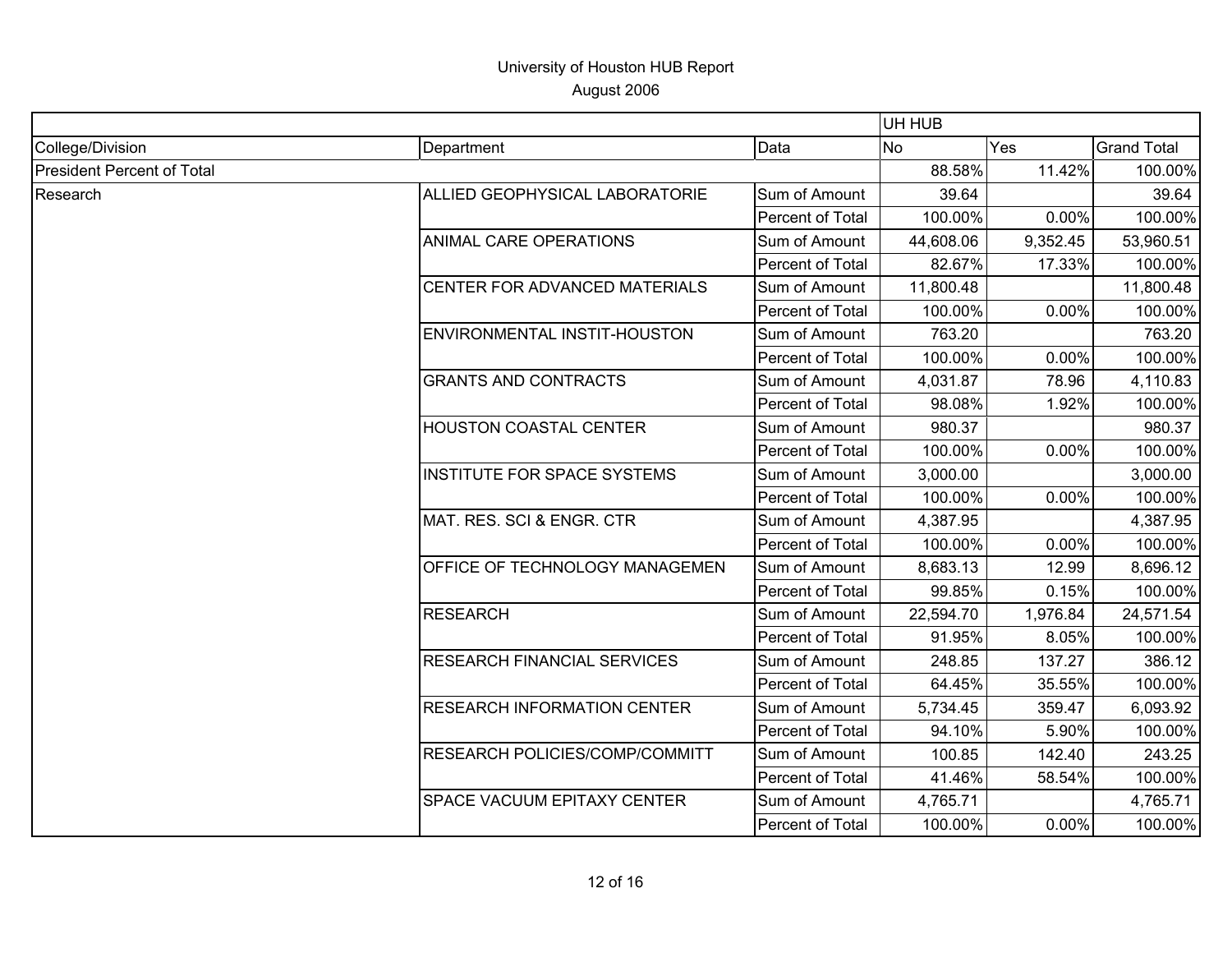|                                  |                                |                  | UH HUB     |           |                    |
|----------------------------------|--------------------------------|------------------|------------|-----------|--------------------|
| College/Division                 | Department                     | Data             | <b>No</b>  | Yes       | <b>Grand Total</b> |
| Research                         | SUPER CONDUCT & ADV MATERIALS  | Sum of Amount    | 2,305.70   |           | 2,305.70           |
|                                  |                                | Percent of Total | 100.00%    | 0.00%     | 100.00%            |
|                                  | <b>TCSUH</b>                   | Sum of Amount    | 54,045.83  | 104.08    | 54,149.91          |
|                                  |                                | Percent of Total | 99.81%     | 0.19%     | 100.00%            |
|                                  | <b>TIMES</b>                   | Sum of Amount    | 14,439.84  | 28,927.96 | 43,367.80          |
|                                  |                                | Percent of Total | 33.30%     | 66.70%    | 100.00%            |
|                                  | TX LEARNING/COMPUTATIONAL CTR  | Sum of Amount    | 46,184.62  | 2,713.23  | 48,897.85          |
|                                  |                                | Percent of Total | 94.45%     | 5.55%     | 100.00%            |
| <b>Research Sum of Amount</b>    |                                |                  | 228,715.25 | 43,805.65 | 272,520.90         |
| <b>Research Percent of Total</b> |                                |                  | 83.93%     | 16.07%    | 100.00%            |
| <b>Student Affairs</b>           | <b>CAMPUS ACTIVITIES</b>       | Sum of Amount    | 12,648.19  | 5,031.65  | 17,679.84          |
|                                  |                                | Percent of Total | 71.54%     | 28.46%    | 100.00%            |
|                                  | <b>CAMPUS RECREATION</b>       | Sum of Amount    | 46,178.92  | 9,074.72  | 55,253.64          |
|                                  |                                | Percent of Total | 83.58%     | 16.42%    | 100.00%            |
|                                  | CENTER FOR STUDENTS W/DISABILI | Sum of Amount    | 12,929.78  |           | 12,929.78          |
|                                  |                                | Percent of Total | 100.00%    | 0.00%     | 100.00%            |
|                                  | CHILD CARE CENTER              | Sum of Amount    | 8,178.14   | 615.62    | 8,793.76           |
|                                  |                                | Percent of Total | 93.00%     | 7.00%     | 100.00%            |
|                                  | COUNSELING AND PSYCH SVCS      | Sum of Amount    | 3,745.70   | 5,614.64  | 9,360.34           |
|                                  |                                | Percent of Total | 40.02%     | 59.98%    | 100.00%            |
|                                  | <b>CULLEN PERFORMANCE HALL</b> | Sum of Amount    | 25,786.18  | 4,517.59  | 30,303.77          |
|                                  |                                | Percent of Total | 85.09%     | 14.91%    | 100.00%            |
|                                  | <b>DEAN OF STUDENTS</b>        | Sum of Amount    | 15,173.68  | 250.00    | 15,423.68          |
|                                  |                                | Percent of Total | 98.38%     | 1.62%     | 100.00%            |
|                                  | INT'L STUDENT & SCHOLAR SERVIC | Sum of Amount    | 12,107.14  | 4,080.90  | 16,188.04          |
|                                  |                                | Percent of Total | 74.79%     | 25.21%    | 100.00%            |
|                                  | LEARNING AND ASSESSMENT SVCS   | Sum of Amount    | 1,962.11   | 135.25    | 2,097.36           |
|                                  |                                | Percent of Total | 93.55%     | 6.45%     | 100.00%            |
|                                  | LEARNING SUPPORT SERVICES      | Sum of Amount    | 5,249.96   | 1,603.52  | 6,853.48           |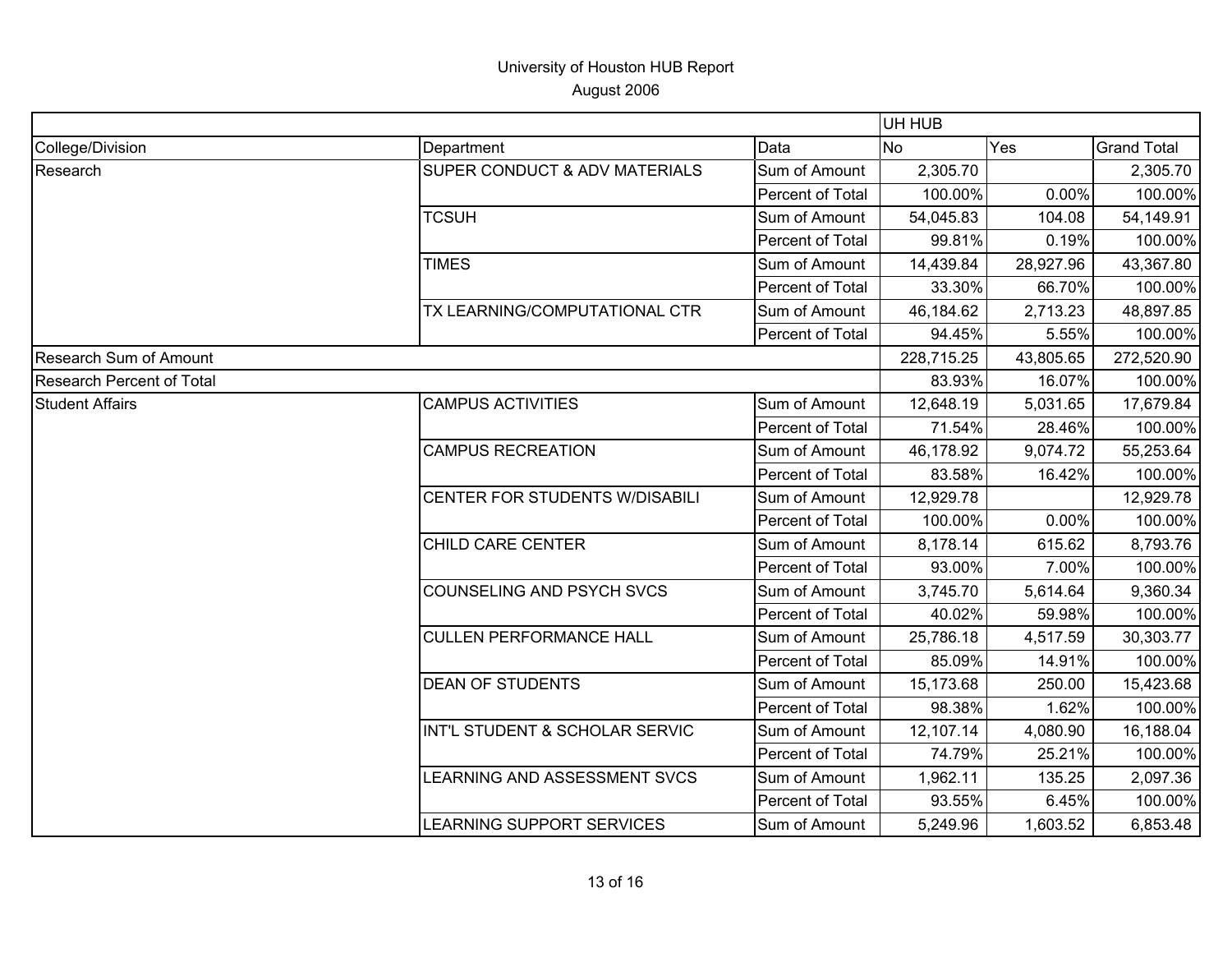|                                         |                                       |                  | UH HUB     |            |                    |
|-----------------------------------------|---------------------------------------|------------------|------------|------------|--------------------|
| College/Division                        | Department                            | Data             | <b>No</b>  | Yes        | <b>Grand Total</b> |
| <b>Student Affairs</b>                  | LEARNING SUPPORT SERVICES             | Percent of Total | 76.60%     | 23.40%     | 100.00%            |
|                                         | <b>RELIGION CENTER</b>                | Sum of Amount    | 2,815.81   |            | 2,815.81           |
|                                         |                                       | Percent of Total | 100.00%    | 0.00%      | 100.00%            |
|                                         | <b>RESIDENTIAL LIFE &amp; HOUSING</b> | Sum of Amount    | 359,722.52 | 8,731.55   | 368,454.07         |
|                                         |                                       | Percent of Total | 97.63%     | 2.37%      | 100.00%            |
|                                         | <b>STUDENT AFFAIRS</b>                | Sum of Amount    | 1,277.29   | 1,150.99   | 2,428.28           |
|                                         |                                       | Percent of Total | 52.60%     | 47.40%     | 100.00%            |
|                                         | STUDENT HEALTH CENTER                 | Sum of Amount    | 12,222.41  | 1,137.07   | 13,359.48          |
|                                         |                                       | Percent of Total | 91.49%     | 8.51%      | 100.00%            |
|                                         | STUDENT PHARMACY                      | Sum of Amount    | 103.95     |            | 103.95             |
|                                         |                                       | Percent of Total | 100.00%    | 0.00%      | 100.00%            |
|                                         | <b>STUDENT PUBLICATIONS</b>           | Sum of Amount    | 1,885.25   | 132.38     | 2,017.63           |
|                                         |                                       | Percent of Total | 93.44%     | 6.56%      | 100.00%            |
|                                         | UNIVERSITY CAREER SERVICES            | Sum of Amount    | 2,267.38   | 215.88     | 2,483.26           |
|                                         |                                       | Percent of Total | 91.31%     | 8.69%      | 100.00%            |
|                                         | UNIVERSITY CENTER                     | Sum of Amount    | 52,020.17  | 7,024.13   | 59,044.30          |
|                                         |                                       | Percent of Total | 88.10%     | 11.90%     | 100.00%            |
|                                         | UNIVERSITY TESTING SERVICES           | Sum of Amount    | 2,873.65   |            | 2,873.65           |
|                                         |                                       | Percent of Total | 100.00%    | 0.00%      | 100.00%            |
|                                         | <b>URBAN EXPERIENCE VPSA</b>          | Sum of Amount    |            | 36.04      | 36.04              |
|                                         |                                       | Percent of Total | 0.00%      | 100.00%    | 100.00%            |
|                                         | <b>VETERAN SERVICES</b>               | Sum of Amount    | 4,632.22   | 1,207.95   | 5,840.17           |
|                                         |                                       | Percent of Total | 79.32%     | 20.68%     | 100.00%            |
| <b>Student Affairs Sum of Amount</b>    |                                       | 583,780.45       | 50,559.88  | 634,340.33 |                    |
| <b>Student Affairs Percent of Total</b> |                                       |                  | 92.03%     | 7.97%      | 100.00%            |
| Technology                              | DEAN, TECHNOLOGY                      | Sum of Amount    | 13,982.72  | 678.50     | 14,661.22          |
|                                         |                                       | Percent of Total | 95.37%     | 4.63%      | 100.00%            |
|                                         | <b>ENGINEERING TECHNOLOGY</b>         | Sum of Amount    | 9,707.80   | 647.65     | 10,355.45          |
|                                         |                                       | Percent of Total | 93.75%     | 6.25%      | 100.00%            |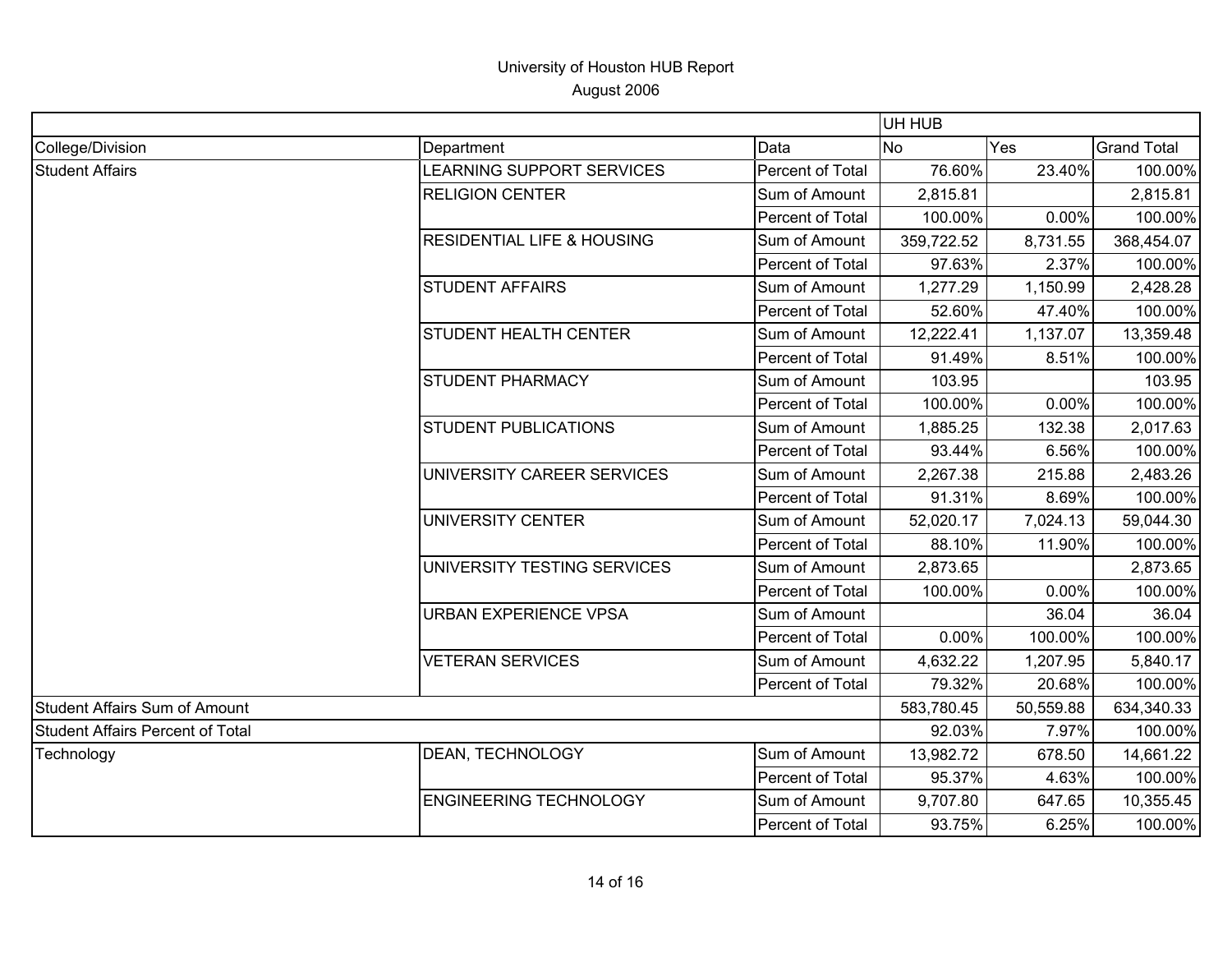|                                    |                                         |                  | UH HUB    |           |                    |
|------------------------------------|-----------------------------------------|------------------|-----------|-----------|--------------------|
| College/Division                   | Department                              | Data             | <b>No</b> | Yes       | <b>Grand Total</b> |
| Technology                         | HUMAN DEVELOP AND CONSUMER SCI          | Sum of Amount    | 2,373.52  | 1,975.54  | 4,349.06           |
|                                    |                                         | Percent of Total | 54.58%    | 45.42%    | 100.00%            |
|                                    | <b>INFORMATION &amp; LOGISTICS TECH</b> | Sum of Amount    | 53,465.82 | 11,845.74 | 65,311.56          |
|                                    |                                         | Percent of Total | 81.86%    | 18.14%    | 100.00%            |
|                                    | <b>TMAC</b>                             | Sum of Amount    | 11,731.89 | 374.87    | 12,106.76          |
|                                    |                                         | Percent of Total | 96.90%    | 3.10%     | 100.00%            |
| <b>Technology Sum of Amount</b>    |                                         |                  | 91,261.75 | 15,522.30 | 106,784.05         |
| <b>Technology Percent of Total</b> |                                         |                  | 85.46%    | 14.54%    | 100.00%            |
| <b>University Advancement</b>      | ADVANCEMENT INFORMATION SVCS            | Sum of Amount    | 1,331.25  | 261.27    | 1,592.52           |
|                                    |                                         | Percent of Total | 83.59%    | 16.41%    | 100.00%            |
|                                    | <b>ANNUAL GIVING</b>                    | Sum of Amount    | 2,308.30  | 1,020.64  | 3,328.94           |
|                                    |                                         | Percent of Total | 69.34%    | 30.66%    | 100.00%            |
|                                    | <b>CREATIVE SERVICES</b>                | Sum of Amount    | 20,480.80 | 19,807.49 | 40,288.29          |
|                                    |                                         | Percent of Total | 50.84%    | 49.16%    | 100.00%            |
|                                    | <b>DEVELOPMENT</b>                      | Sum of Amount    | 19,088.34 | 51,420.99 | 70,509.33          |
|                                    |                                         | Percent of Total | 27.07%    | 72.93%    | 100.00%            |
|                                    | DEVELOPMENT RESEARCH                    | Sum of Amount    | 1,889.40  |           | 1,889.40           |
|                                    |                                         | Percent of Total | 100.00%   | 0.00%     | 100.00%            |
|                                    | <b>DONOR &amp; ALUMNI RECORDS</b>       | Sum of Amount    | 712.75    | 388.44    | 1,101.19           |
|                                    |                                         | Percent of Total | 64.73%    | 35.27%    | 100.00%            |
|                                    | <b>EXTERNAL COMMUNICATIONS</b>          | Sum of Amount    | 3,079.50  |           | 3,079.50           |
|                                    |                                         | Percent of Total | 100.00%   | 0.00%     | 100.00%            |
|                                    | INTERNAL COMMUNICATIONS                 | Sum of Amount    | 553.00    | 117.22    | 670.22             |
|                                    |                                         | Percent of Total | 82.51%    | 17.49%    | 100.00%            |
|                                    | <b>MARKETING</b>                        | Sum of Amount    | 7,906.93  | 76.05     | 7,982.98           |
|                                    |                                         | Percent of Total | 99.05%    | 0.95%     | 100.00%            |
|                                    | PLANNED GIVING                          | Sum of Amount    | 16,127.81 | 157.86    | 16,285.67          |
|                                    |                                         | Percent of Total | 99.03%    | 0.97%     | 100.00%            |
|                                    | <b>PUBLIC AFFAIRS</b>                   | Sum of Amount    | 5,085.63  | 371.56    | 5,457.19           |